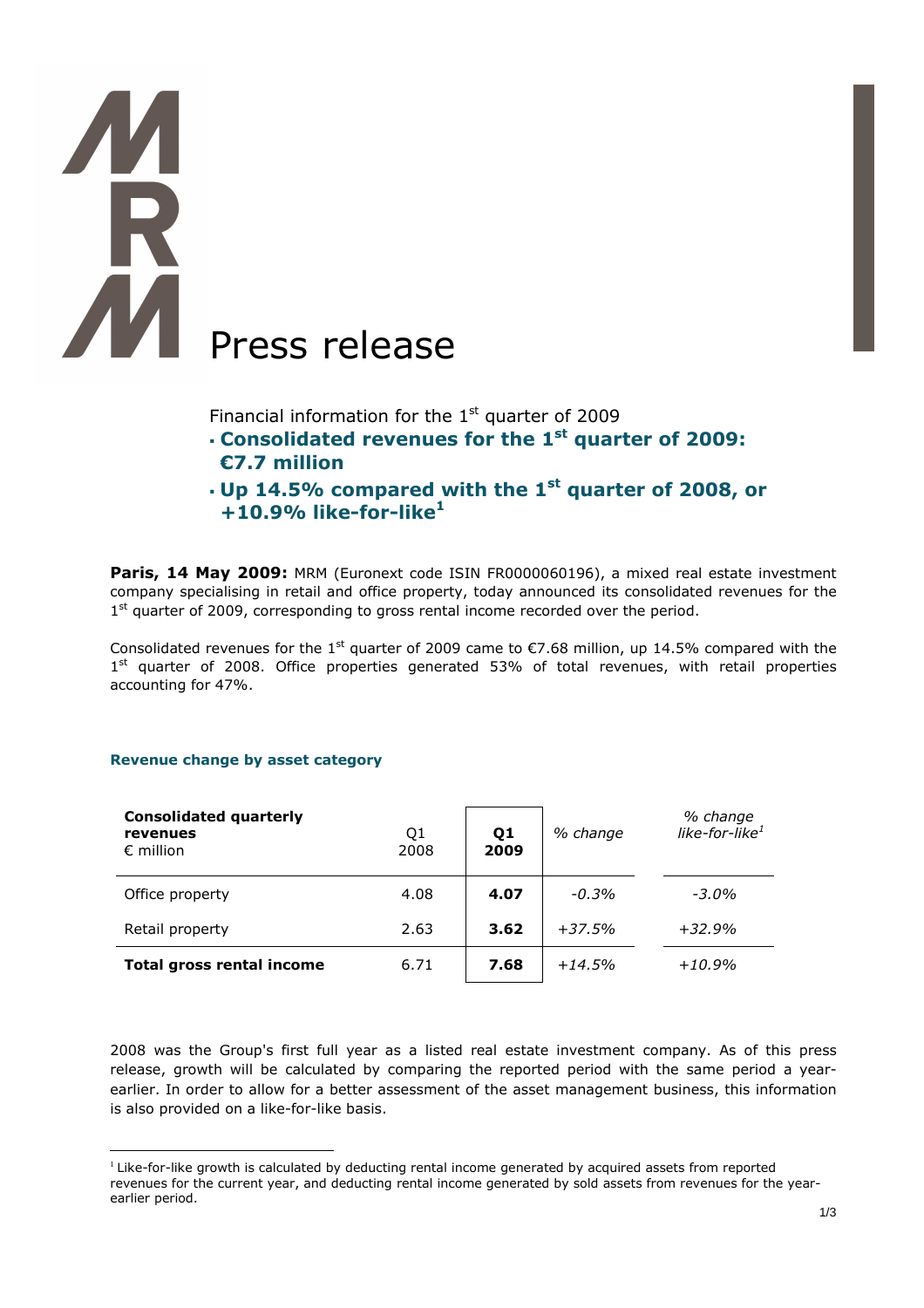Changes to the scope of consolidation between the  $1<sup>st</sup>$  quarter of 2008 and the  $1<sup>st</sup>$  quarter of 2009 relate to:

- . acquisitions of the office building on Rue de la Bourse in Paris on 24 April 2008, two Gamm Vert garden centres on 27 May 2008 and five Pizza Hut restaurants on 30 July 2008;
- . the sale of shops on the ground floor of a building on Rue du Faubourg Saint Honoré in Paris in late February 2009.

On a like-for-like basis, rental income increased by 10.9%.

Revenues generated by office properties fell by 3% on a like-for-like basis. This is due to the Cap Cergy building vacancy, with the tenant's leave period becoming effective in February 2009, the departure of the tenant of the Solis building in Les Ulis, effective as of 30 June 2008, and the vacating of premises within the Carré Vélizy complex to allow for work to start on the mid-size retail store to be operated by Habitat. MRM also benefited from the positive impact of the effect of indexation and the signature of new leases<sup>2</sup>.

Revenues from the retail property portfolio increased by 32.9% like-for-like, benefiting from the opening of the Marques Avenue A6 shopping centre in Corbeil-Essonnes, for which the first rental income was recorded in the  $3<sup>rd</sup>$  quarter of 2008, as well as a significant indexation effect and proactive commercial management of properties.

Stabilised assets accounted for 72% of revenues for the  $1<sup>st</sup>$  quarter of 2009 and value-added opportunities accounted for 28%, compared with 75% and 25% respectively in the 1st quarter of 2008. Since the start of 2008, all disposals and acquisitions have concerned the portfolio of stabilised assets. No properties have changed portfolio segment.

# **Highlights of the quarter**

Since 1 January 2009, four leases<sup>2</sup> have been signed for office properties taking effect over the  $1<sup>st</sup>$ quarter, representing annual rental income of €0.4 million.

A total of 12 leases<sup>2</sup> have been signed for the retail property portfolio, representing annual rental income of €0.6 million, of which €0.5 million took effect in the 1<sup>st</sup> quarter. Three of these new leases result from the letting of phase II of the Marques Avenue A6 shopping centre in Corbeil-Essonnes which started in November 2008 once the LME law came into force. These new leases (Arena, Catimini, Banana Moon) came into effect during the quarter.

The major programme of works at Halles du Beffroi, a 10,000 sqm shopping centre in Amiens, was completed at the start of the  $1<sup>st</sup>$  quarter. The fully renovated centre, renamed Les Halles, was inaugurated on 11 February 2009. Within the centre, MRM owns 7,400 sqm which are occupied by Carrefour Market, La Grande Récré and 20 other smaller stores.

Light refurbishment works of the Solis building, a 10,700 sqm office property in Les Ulis, have progressed and will be completed in the 2<sup>nd</sup> quarter of 2009. While letting of the entire property has begun, half of the building is currently operated on a short-term lease that came into effect in March.

At Carré Vélizy, a 10,600 sqm mixed-use office and retail complex owned by MRM, work has begun on the conversion of 2,500 sqm of office space into a mid-size store operated by Habitat. The lease should take effect in the  $3^{rd}$  quarter of this year. The retailer is planning to open the store to the public in the  $4^{\text{th}}$  quarter of 2009.



 $\overline{a}$ 

 $^{2}$  New leases or renewals under improved terms.